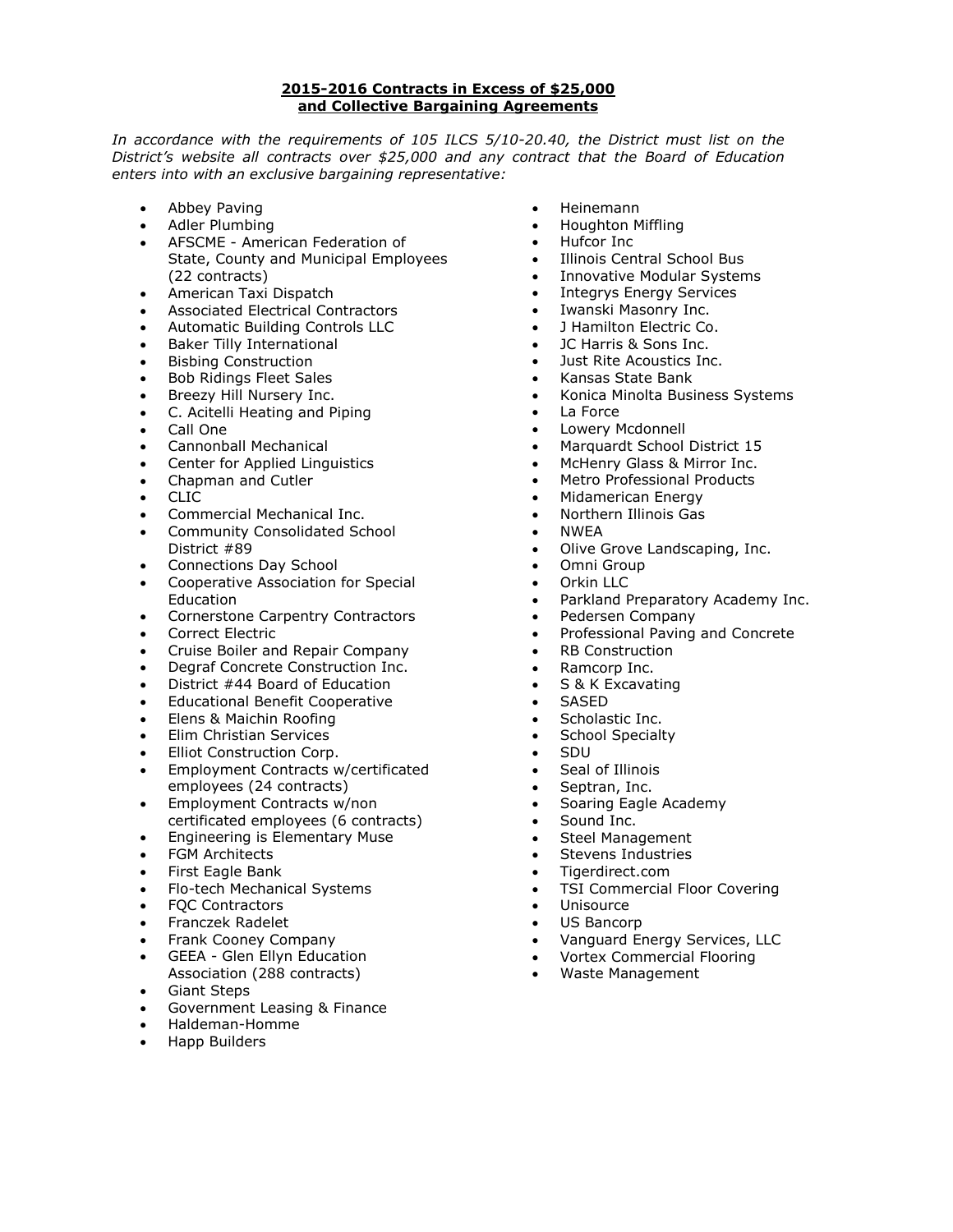

### **2014-2015 Contracts in Excess of \$25,000 and Collective Bargaining Agreements**

*In accordance with the requirements of 105 ILCS 5/10-20.40, the District must list on the District's website all contracts over \$25,000 and any contract that the Board of Education enters into with an exclusive bargaining representative:*

- Adler Plumbing
- AFSCME American Federation of
- State, County and Municipal Employees (22 contracts)
- American Taxi Dispatch
- AT&T
- Baker Tilly International
- C. Acitelli Heating and Piping
- Call One
- Center for Applied Linguistics
- Chapman and Cutler
- CLIC
- Community Consolidated School District #89
- Connections Day School
- Cooperative Association for Special Education
- COTG
- Cruise Boiler and Repair Company
- District #16 Queen Bee
- Educational Benefit Cooperative
- Elim Christian Services
- Employment Contracts w/certificated employees (24 contracts)
- Employment Contracts w/non certificated employees (6 contracts)
- Engineering is Elementary Muse
- FGM Architects
- FQC Contractors
- Franczek Radelet
- Frank Cooney Company
- GEEA Glen Ellyn Education
- Association (288 contracts) • Giant Steps
- GlenOaks Therapeutic Day School
- Happ Builders
- Heinemann
- Houghton Miffling
- Illinois Central School Bus
- Innovative Modular Systems
- Integrys Energy Services
- Kansas State Bank
- Konica Minolta Business Systems
- Little Friends
- Lowery Mcdonnell
- Marquardt School District 15
- McGraw Hill Companies
- Metro Professional Products
- Midwest Computer Products, Inc.
- Northern Illinois Gas
- NWEA
- Office Depot
- Olive Grove Landscaping, Inc.
- Omni Group
- Orkin LLC
- Paladium Enterprises
- Professional Paving and Concrete
- Quilin and Fabish Music
- SASED
- Scholastic Inc.<br>• School Snecialt
- School Specialty
- SDU
- Seal of Illinois<br>• Septran Inc
- Septran, Inc.
- Skyward PaC Finance System
- Soaring Eagle Academy
- Soliant Health
- Tigerdirect.com
- **Tyco Security Systems**
- Unisource
- US Bancorp
- Vanguard Energy Services, LLC
- Vortex Commercial Flooring
- Waste Management
- Wenger Corp
- Xerox Corp.

Glen Ellyn School District 41, 793 N. Main St., Glen Ellyn, IL 60137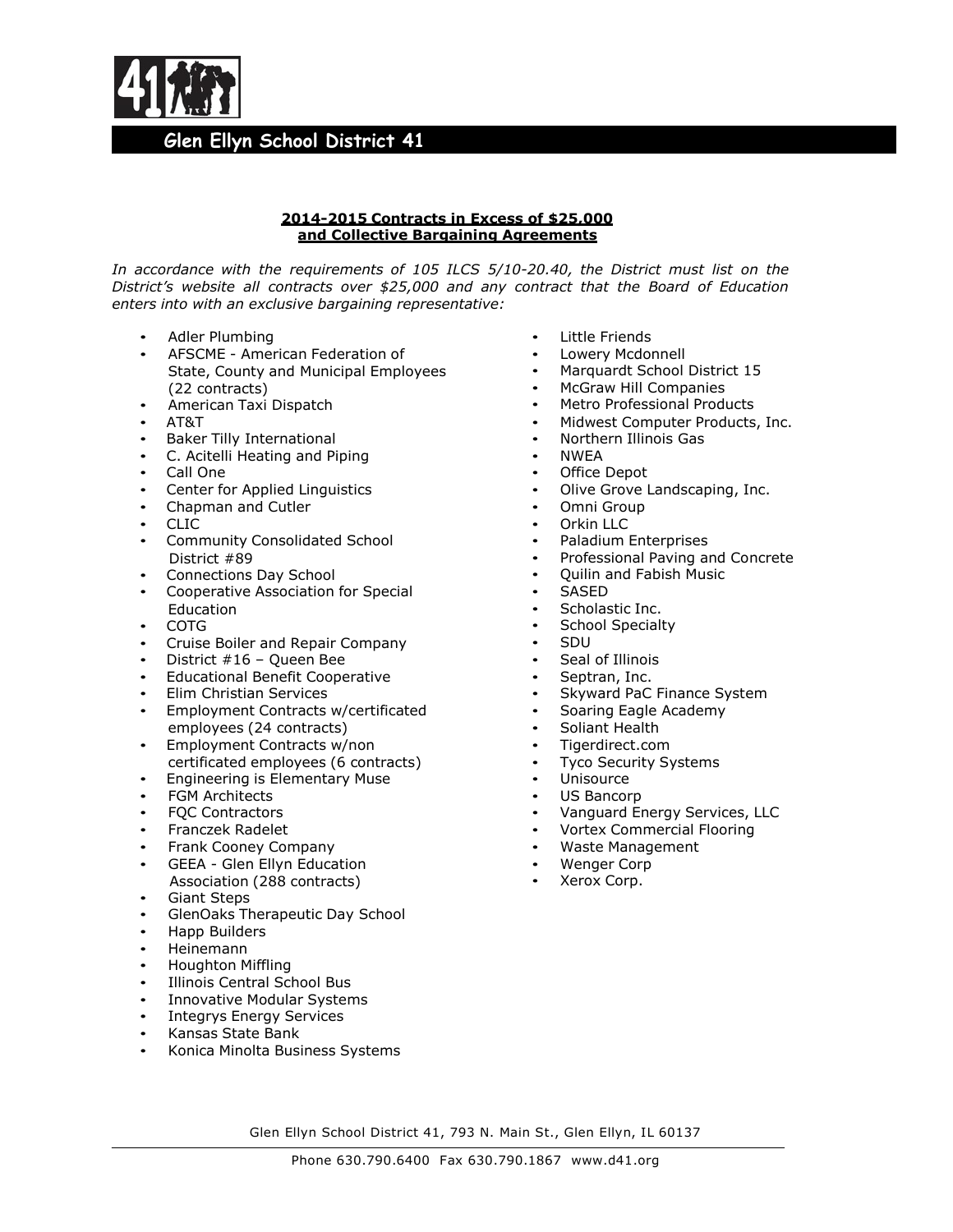

### **2013-2014 Contracts in Excess of \$25,000 and Collective Bargaining Agreements**

*In accordance with the requirements of 105 ILCS 5/10-20.40, the District must list on the District's website all contracts over \$25,000 and any contract that the Board of Education enters into with an exclusive bargaining representative:*

- Adler Plumbing
- AFSCME American Federation of State, County and Municipal Employees (22 contracts)
- American Taxi Dispatch
- AT&T
- Baker Tilly International
- Bill's Painting
- C. Acitelli Heating and Piping
- Call One
- Center for Applied Linguistics
- Chapman and Cutler
- CLIC
- Community Consolidated School District #89
- Connections Day School
- Cooperative Association for Special Education
- COTG
- Cruise Boiler and Repair Company
- District #16 Queen Bee
- Educational Benefit Cooperative
- Elim Christian Services
- Employment Contracts w/certificated employees (24 contracts)
- Employment Contracts w/non certificated employees (6 contracts)
- Engineering is Elementary Muse
- **FGM Architects**
- FQC Contractors
- Franczek Radelet
- Frank Cooney Company
- GEEA Glen Ellyn Education Association (288 contracts)
- Giant Steps
- GlenOaks Therapeutic Day School
- Happ Builders
- Heinemann
- Houghton Miffling
- Illinois Central School Bus
- Innovative Modular Systems
- Integrys Energy Services
- Kansas State Bank
- Kelly Services
- Konica Minolta Business Systems
- Little Friends
- Lowery Mcdonnell
- Marquardt School District 15
- McGraw Hill Companies
- Metro Professional Products
- Midwest Computer Products, Inc.
- Northern Illinois Gas
- NWEA
- Office Depot
- Olive Grove Landscaping, Inc.
- Omni Group
- Orkin LLC
- Paladium Enterprises
- Professional Paving and Concrete
- Quilin and Fabish Music
- SASED
- Scholastic Inc.
- School Specialty
- SDU
- Seal of Illinois
- Septran, Inc.
- Skyward PaC Finance System
- Soaring Eagle Academy
- Soliant Health
- Tigerdirect.com
- Tyco Security Systems
- **Unisource**
- US Bancorp
- Vanguard Energy Services, LLC
- Village of Glen Ellyn
- Vortex Commercial Flooring
- Waste Management
- Wenger Corp
- Xerox Corp.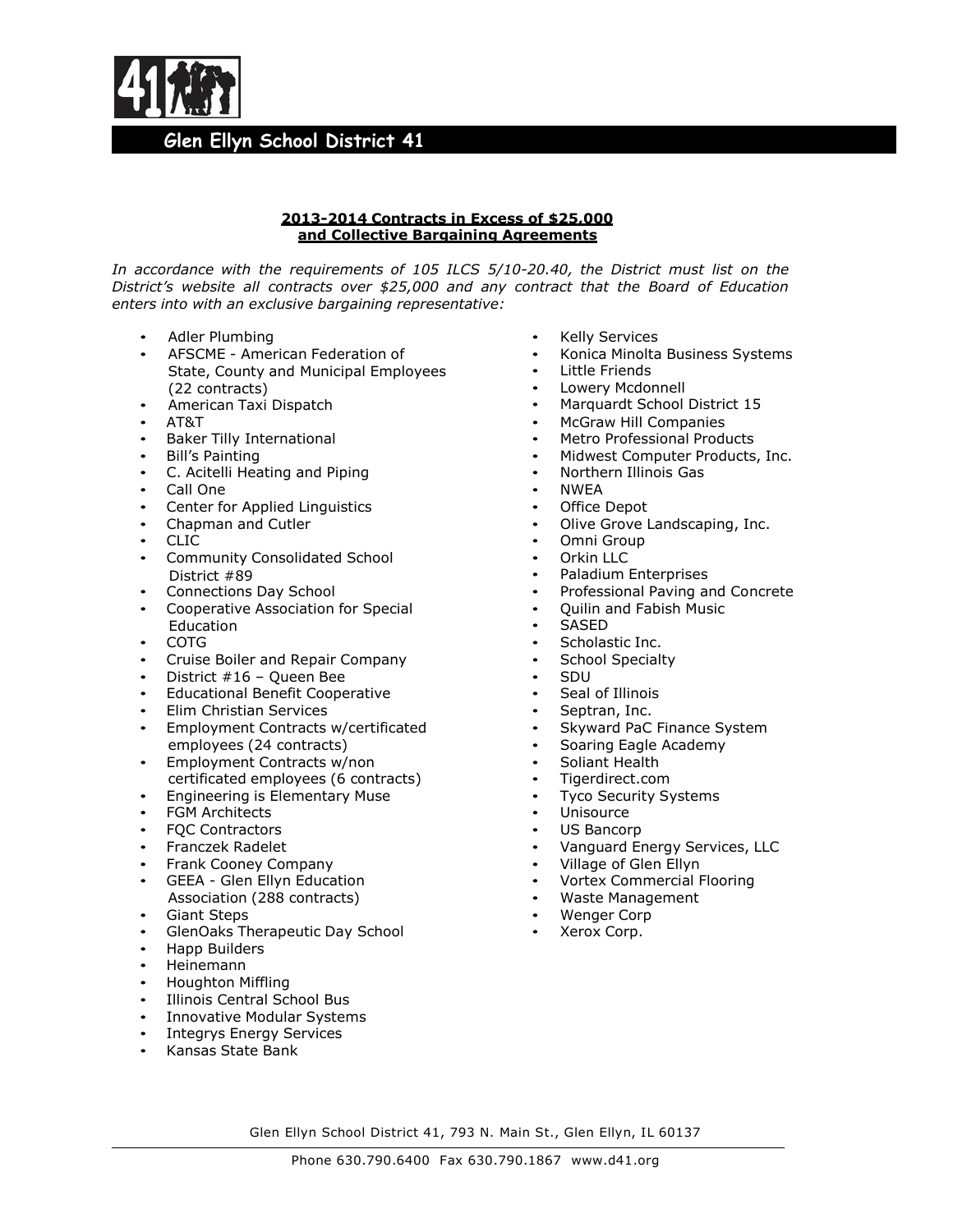

### **2012-2013 Contracts in Excess of \$25,000 and Collective Bargaining Agreements**

*In accordance with the requirements of 105 ILCS 5/10-20.40, the District must list on the District's website all contracts over \$25,000 and any contract that the Board of Education enters into with an exclusive bargaining representative:*

- AFSCME American Federation of State, County and Municipal Employees (22 contracts)
- Amber Mechanical
- Ameren Energy Marketing
- Aramark
- AT&T
- AVVEX Technology/American Capital Leasing
- Baker Tilly International
- **BCBS** of Illinois
- C. Acitelli Heating & Piping Contractors, Inc.
- Chicago Office Technology Group
- CLIC
- DEM Services
- Deutsche Bank National Trust
- **Earthwerks**
- Employment Contracts w/certificated employees (24 contracts)
- Employment Contracts w/non certificated employees (6 contracts)
- **Excelsior Pinnacle Software**
- FGM Architects
- Frank Cooney Company
- GEEA Glen Ellyn Education Association (288 contracts)
- Great American Leasing Corp.
- Illinois Central School Bus
- Innovative Modular Systems
- Integrys Energy Services
- Konica Minolta Business Systems/ Banc of America Leasing
- Lite Construction, Inc.
- Northwest Evaluation Assoc.
- Olive Grove Landscaping, Inc.
- Paladium Enterprises
- Prudential Insurance
- Septran, Inc.
- Skyward PaC Finance System
- **Unisource**
- Vanguard Energy Services, LLC
- Victorin Business Machines/American Capital Financing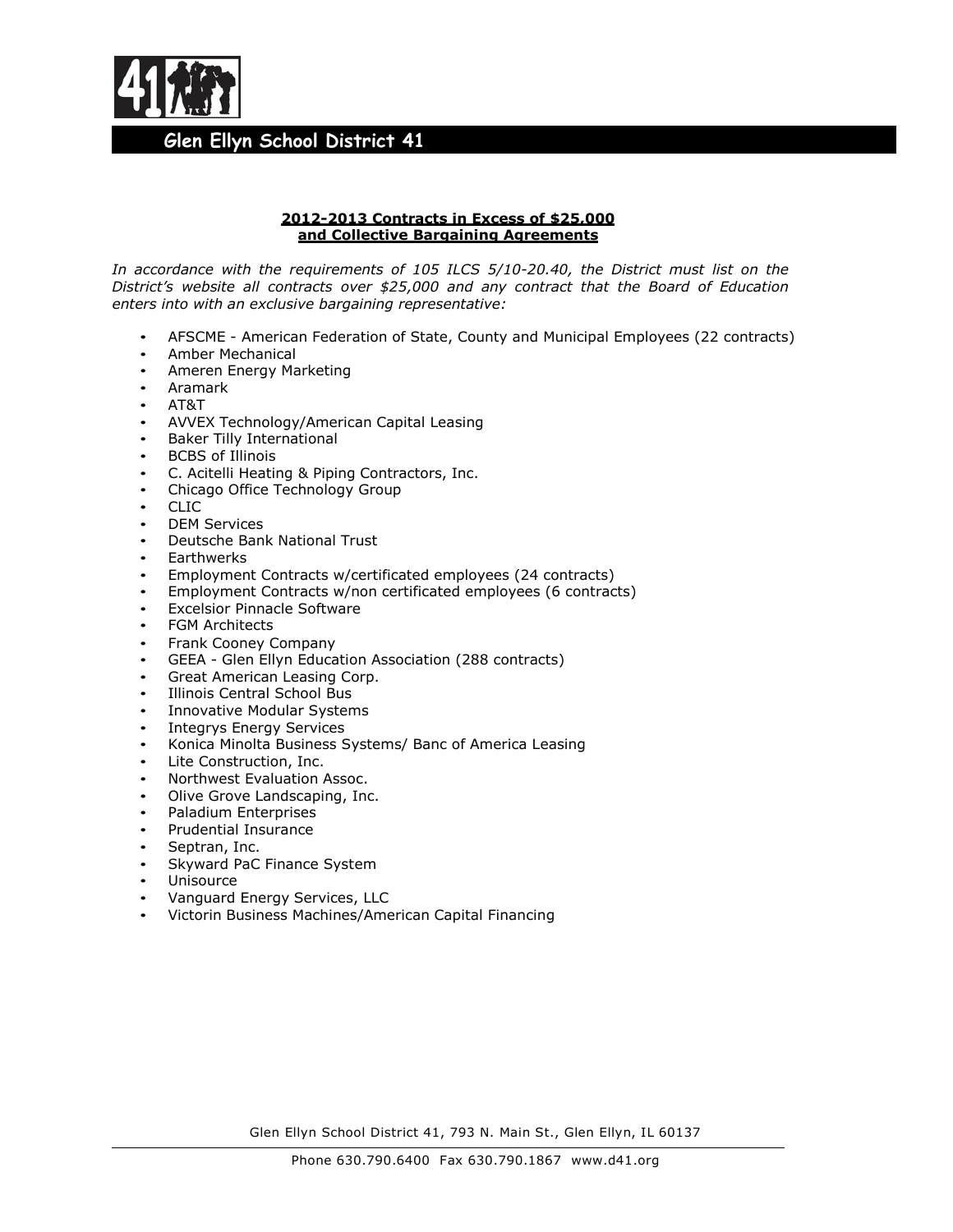

### **2011-2012 Contracts in Excess of \$25,000 and Collective Bargaining Agreements**

*In accordance with the requirements of 105 ILCS 5/10-20.40, the District must list on the District's website all contracts over \$25,000 and any contract that the Board of Education enters into with an exclusive bargaining representative:*

- AFSCME American Federation of State, County and Municipal Employees (22 contracts)
- Amber Mechanical
- Ameren Energy Marketing
- American Taxi Dispatch
- Aramark
- AT&T
- AVVEX Technology/American Capital Leasing
- Baker Tilly International
- **BCBS** of Illinois
- C. Acitelli Heating & Piping Contractors, Inc.
- CLIC
- DEM Services
- Deutsche Bank National Trust
- Employment Contracts w/certificated employees (24 contracts)
- Employment Contracts w/non certificated employees (6 contracts)
- Excelsior Pinnacle Software
- **FGM Architects**
- First Student
- Frank Cooney Company
- GEEA Glen Ellyn Education Association (288 contracts)
- Great American Leasing Corp.
- Innovative Modular Systems
- Integrys Energy Services
- Konica Minolta Business Systems/ Banc of America Leasing
- Lite Construction, Inc.
- Northwest Evaluation Assoc.
- Olive Grove Landscaping, Inc.
- Paladium Enterprises
- Prudential Insurance
- Septran, Inc.
- Skyward PaC Finance System
- **Unisource**
- Vanguard Energy Services, LLC
- Victorin Business Machines/American Capital Financing

Glen Ellyn School District 41, 793 N. Main St., Glen Ellyn, IL 60137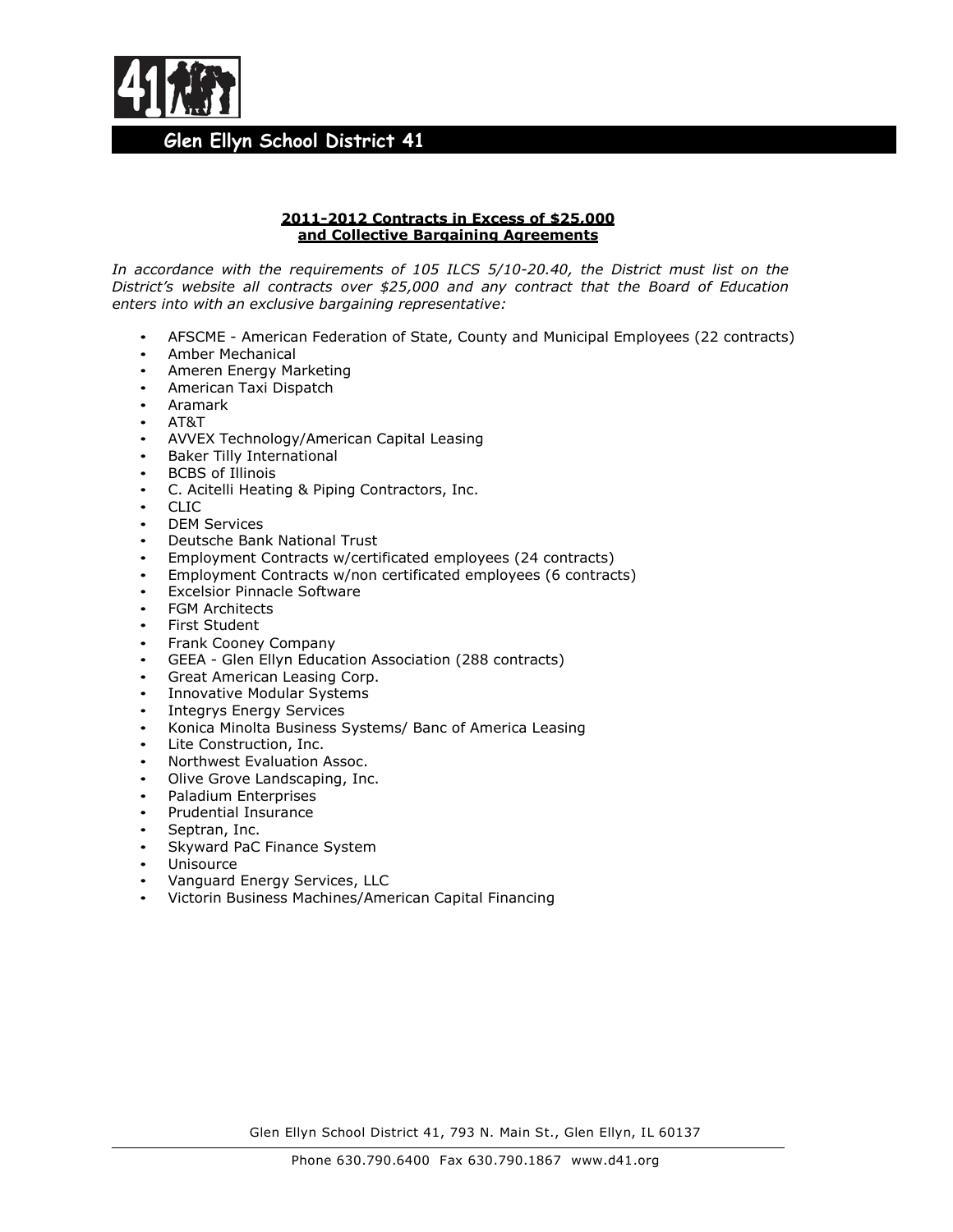

### **2010-2011 Contracts in Excess of \$25,000 and Collective Bargaining Agreements**

*In accordance with the requirements of 105 ILCS 5/10-20.40, the District must list on the District's website all contracts over \$25,000 and any contract that the Board of Education enters into with an exclusive bargaining representative:*

- AFSCME American Federation of State, County and Municipal Employees (22 contracts)
- Amber Mechanical
- Ameren Energy Marketing
- American Taxi Dispatch
- Aramark
- AT&T
- AVVEX Technology/American Capital Leasing
- Baker Tilly International
- **BCBS** of Illinois
- C. Acitelli Heating & Piping Contractors, Inc.
- CLIC
- DEM Services
- DEMCO Inc.
- Deutsche Bank National Trust
- Employment Contracts w/certificated employees (24 contracts)
- Employment Contracts w/non certificated employees (6 contracts)
- **Excelsior Pinnacle Software**
- FGM Architects
- Frank Cooney Company
- GEEA Glen Ellyn Education Association (288 contracts)
- Great American Leasing Corp.
- Innovative Modular Systems
- Konica Minolta Business Systems/ Banc of America Leasing
- Laidlaw Transit/First Student
- Lite Construction, Inc.
- LJ Morse Construction Company, Inc.
- Midland Paper
- Northwest Evaluation Assoc.
- Olive Grove Landscaping, Inc.
- Paladium Enterprises
- Prudential Insurance
- Septran, Inc.
- Skyward PaC Finance System
- Vanguard Energy Services, LLC
- Victorin Business Machines/American Capital Financing